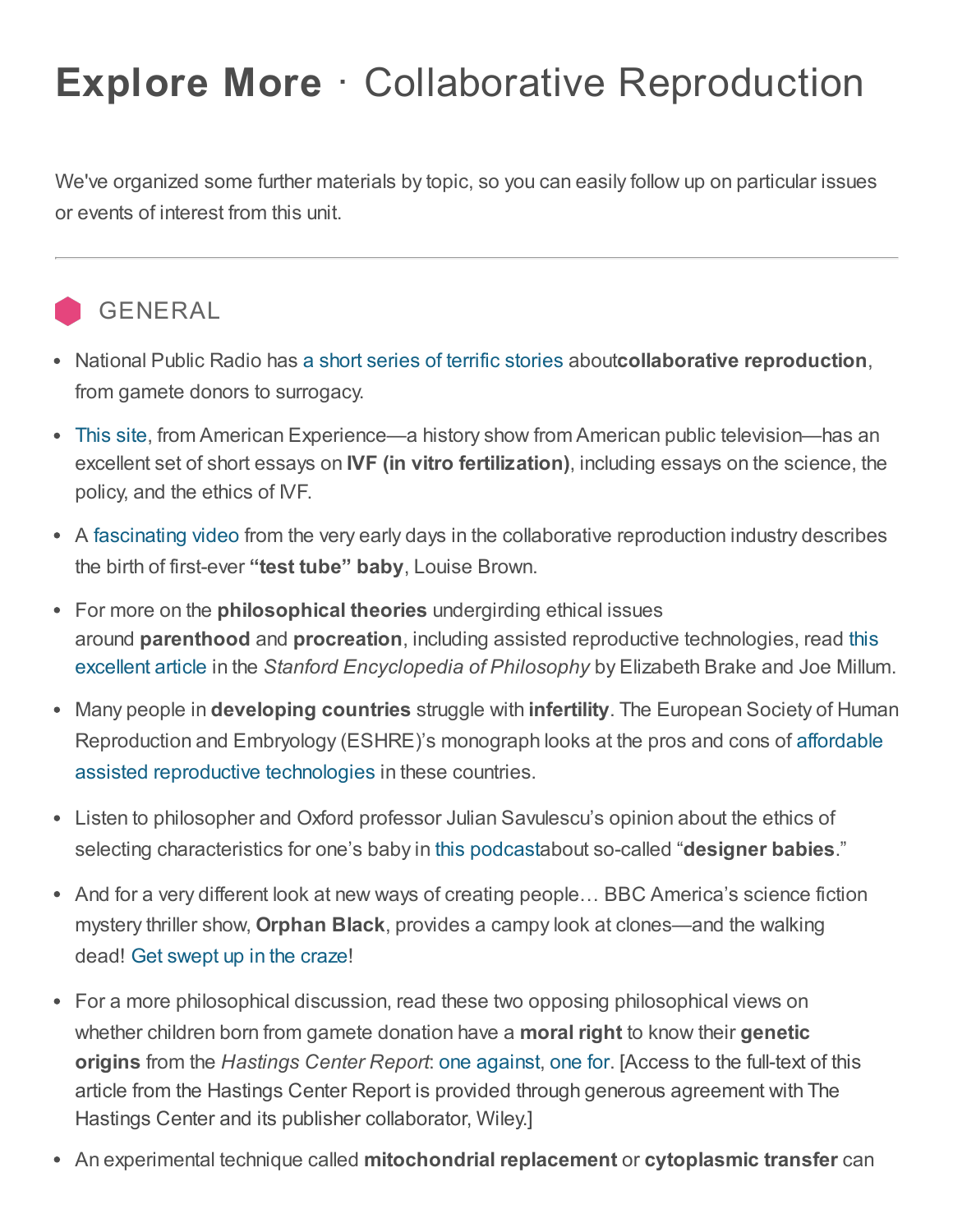help couples avoid passing on some forms of genetic disease to their children—but the children will have **DNA from three different people** and, the mitochondrial change introduced is permanent for future generations. The technique currently isn't permitted anywhere, but the British [government](http://www.geneticliteracyproject.org/2014/02/18/three-parent-baby-debate-fda-ponders-mitochondrial-manipulation-and-perhaps-germline-modification-too/#.U2f8pqK9aeE) proposed new draft [guidelines](http://www.telegraph.co.uk/science/science-news/10665553/Three-parent-babies-could-be-born-in-Britain-next-year.html) earlier this year. Journalist Tabitha M. Powledge and NewYork Times blogger Karen [Weintraub](http://well.blogs.nytimes.com/2013/12/16/three-biological-parents-and-a-baby/) tackle the science and ethics behind the practice.

## GAMETES: DOLLARS, RACE, & ANONYMITY

- Watch episodes of [Generation](http://www.google.com/url?q=http%3A%2F%2Fwww.mtv.com%2Fshows%2Fgeneration_cryo%2Fvideo.jhtml%3Ffilter%3Dfulleps&sa=D&sntz=1&usg=AFQjCNH7cub0uuT7WYzxXGuT-ta3DEiSqA) Cryo, the MTV show mentioned in this sequence. Breanna Speicher took her **search for her sperm donor**onto MTV and ended up finding at least 15 half siblings and her donor.
- Hot competition exists for "**premium" egg donors** from My League schools. Read about one such prospective egg donor's experience and how much some of these donors are paid.
- Worries have been raised about whether the fertililty industry is adequately regulating itself to be in line with guidelines issued by major fertility societies. Read this [article](http://onlinelibrary.wiley.com/doi/10.1353/hcr.0.0245/abstract) by Aaron Levine, which looks at advertising practices for egg donors on college campuses. [Access to the full-text of this article from the Hastings Center Report is provided through generous agreement with The Hastings Center and its publisher collaborator, Wiley.]
- Race often is the primary criterion or prominent feature used by those soliciting sperm or eggs for use in IVF, or purchasing gametes from fertility banks. This [philosophical](http://onlinelibrary.wiley.com/doi/10.2307/3527700/abstract) article by Hawley Fogg-Davis asks: what role should race play in assisted reproduction? [Access to the fulltext of this article from the Hastings Center Report is provided through generous agreement with The Hastings Center and its publisher collaborator, Wiley.]
- Why do we invest so much in **selecting the genes** for babies conceived via donor gametes? Reporter Liza Mundy writes about the mixed [message](http://www.google.com/url?q=http%3A%2F%2Fwww.washingtonpost.com%2Fwp-dyn%2Fcontent%2Farticle%2F2006%2F12%2F15%2FAR2006121501827.html&sa=D&sntz=1&usg=AFQjCNEDedmCvWhBxjM0W18uHQy_WVYjrA) on the importance of genetics that reproductive medicine and the fertility industry send to would-be parents.
- Founded in 2000, the Donor Sibling [Registry](https://www.donorsiblingregistry.com/) permits persons conceived through sperm, egg, or embryo donation to search for other persons with whom they share a genetic connection. The site provides a fascinating glimpse into those who want to connect. Don't miss the **interactive** map.
- Watch the trailer for [Anonymous](http://www.anonymousfathersday.com/) Father's Day, a documentary by The Center for Bioethics and Culture that presents the search by some [sperm-donor](http://www.cbc-network.org/) conceived children to find their biological donors.